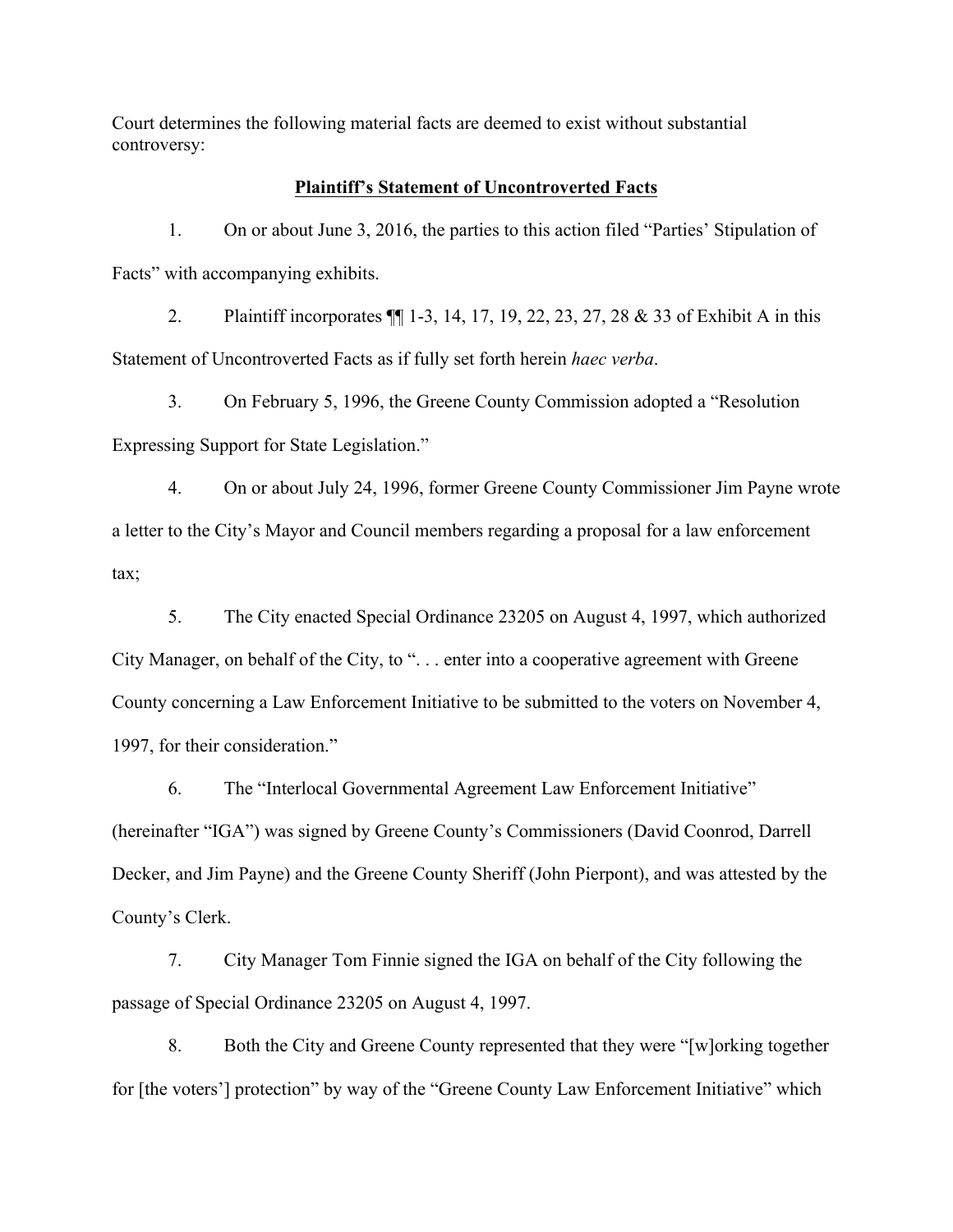would add officer personnel, create a "cooperative county-wide communications system for all law enforcement in Greene County" and construct and operate a "consolidated Green County/municipal jail."

9. The proposal presented to Greene County's citizens contemplated that the voters would approve a 3/8 cents sales tax for four years, and that after four years the sales tax would be reduced to 1/4 cents, with no termination date.

10. From and after January 1, 1998, Greene County has retained all sales tax revenue payable to Greene County per the terms of paragraphs 6 A. & 6 B. of the IGA for the consolidated county municipal justice center, expanded county law enforcement and its share of the consolidated trunked radio system, and made payments to other incorporated towns and cities in Greene County as agreed per the terms of the IGA.

11. Construction of the consolidated county-municipal justice center was substantially completed on February 16, 2001.

12. The last Annual Jail Space Contract executed between the City and Greene County expired by its terms on June 30, 2002.

13. On or about February 25, 2002, Greene County's Sheriff, Jack Merritt, represented to Springfield Police Chief Lynn Rowe that the consolidated county-municipal justice center would be ready to accommodate the City's inmate population by April 1, 2002.

14. From and after that date, the City began housing its detainees at the consolidated county-municipal justice center over the course of the next seven years.

15. On July 29, 2009, Sheriff Arnott entered into an Intergovernmental Services Agreement with the United States Marshalls Service (hereinafter the "2009 ISA") in which he